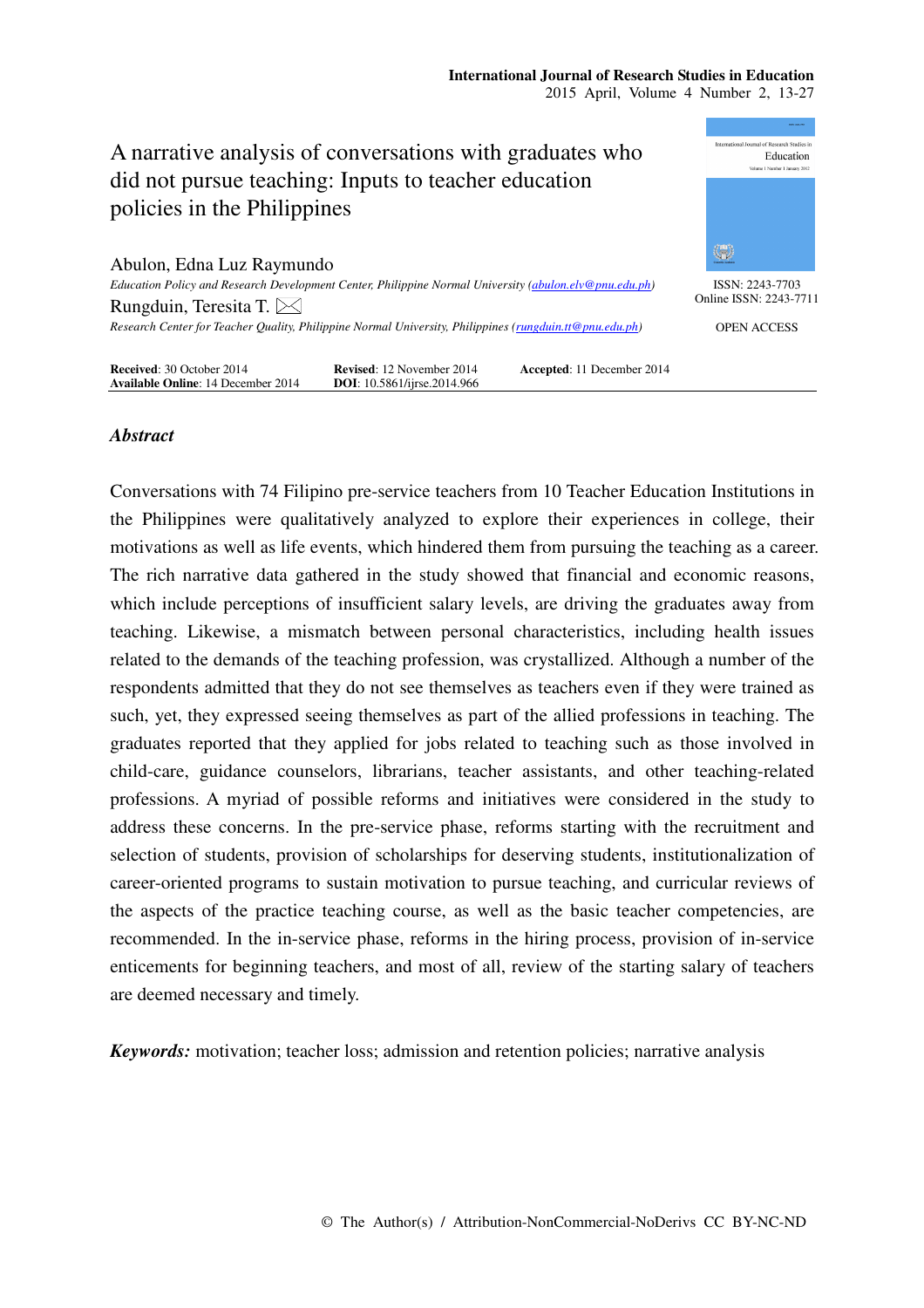# **A narrative analysis of conversations with graduates who did not pursue teaching: Inputs to teacher education policies in the Philippines**

### **1. Introduction**

University graduates walk through a transition from the completions of one's degree to the actual entrance into the professional world. However, somewhere along the way some graduates shift careers for various reasons. In the case of graduates of teacher education, a glimpse of some foreign studies on the phenomenon of teacher mobility and loss, teacher labor market and career path analysis of graduates, would point to the increasing incidence of career shifts. Filipino teachers are not spared from such phenomenon and it is quite obvious how Filipino teachers would work in other countries and be underemployed.

Based on observations also, a considerable number of freshman students who enter teacher education programs leave the university even before finishing their degree. Others do not go into teaching after college, opting for jobs not related to teaching. Worst is many who are already in the teaching profession leave their jobs for various reasons. These observations and eventualities have implications to the Philippines' ongoing implementation of the K-12 Basic Education Program.

The K to 12 Basic Education Program adds two years to the past basic education program, suggesting an increased need for teacher supply for the added two year levels, Grades 11 and 12.It has been propounded that the Philippine government may need to offer a better compensation package to attract quality teachers in the field. For Teacher Education Institutions (TEIs), a more aggressive campaign to lure the best students and potential teachers will be essential. The new education program is perceived to transform Philippine education, making it more competitive and responsive to local and regional demands, particularly in consideration of the expected full implementation of the ASEAN Economic Integration by 2015.

The current study may have just provided a tip of the iceberg on the teacher loss phenomenon in the Philippines. Nevertheless, it presents a more realistic scenario on why graduates of teacher education have chosen to shift their life trajectories away from the noble teaching profession.

### *1.1 Review of Related Literature*

A commissioned study conducted by Oxford University (2003) explored the prevalence of "teacher loss" among the Commonwealth Caribbean member countries. This report conceptualized four broad dimensions of this phenomenon. First, it can be due to the teacher recruitment by industrialized nations. Second, it can be attributed to teacher recruitment by developing countries. The third dimension is on the career change associated with teacher dissatisfaction with the working conditions. The last dimension is teacher attrition or the inevitable loss of teachers due to retirement or death.

In Australia, the Victorian teacher labor market as revealed by Cameron in 2001 as cited in www.mceecdya.edu.au, emphasized the following factors that may affect the supply of qualified teachers:

- $\triangleright$  Monetary and non-monetary rewards of the teaching profession;
- $\triangleright$  Limitation on the number of teacher education courses offered by universities;
- $\triangleright$  Rate of the net migration of teachers; and
- $\triangleright$  Relative working conditions.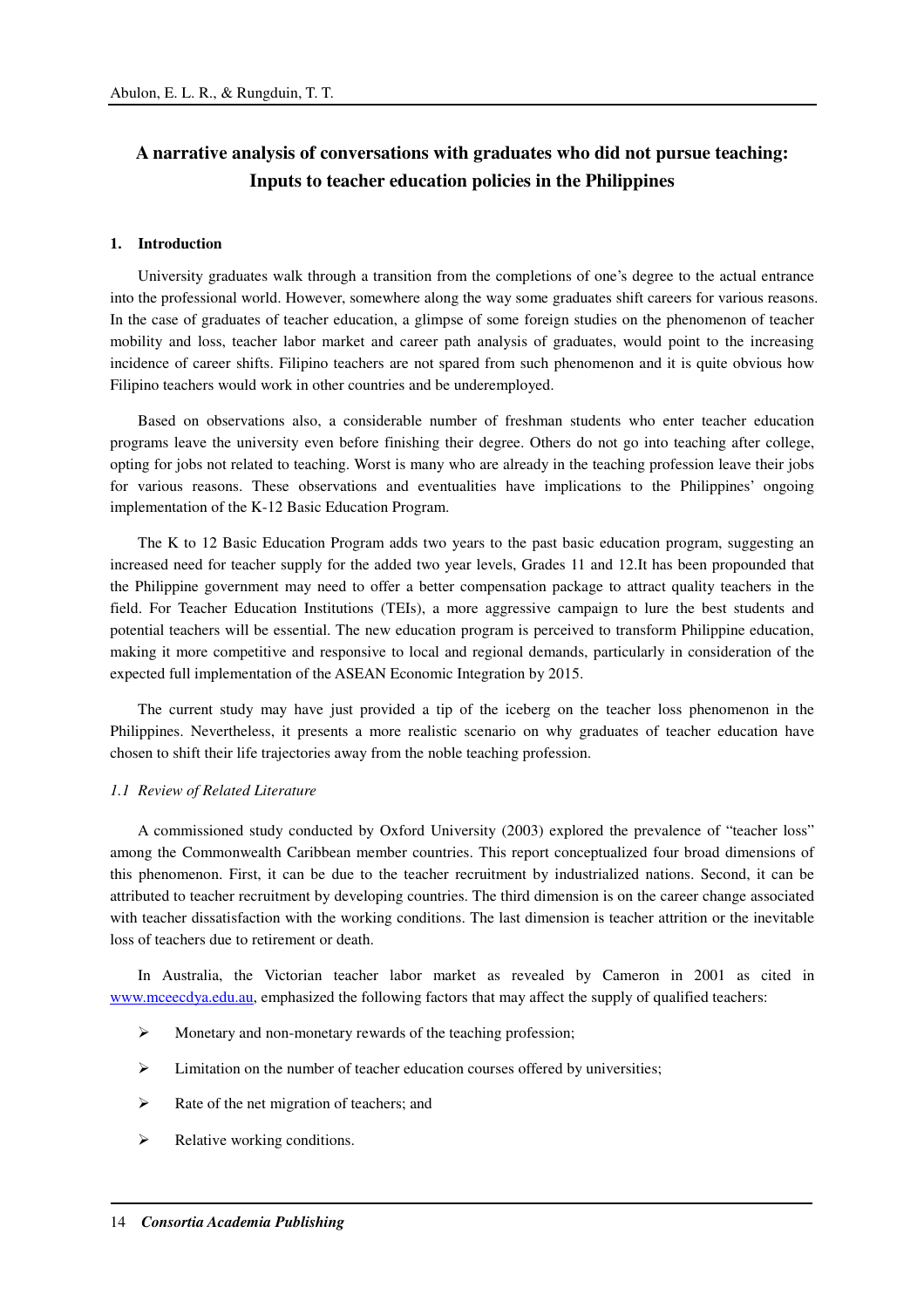The Canadian Teachers Federation in 2000 reported, on the other hand, that the most significant factor impacting on teacher shortages in the next five years in Canada was on having ageing teacher workforce, while Eurydice (2002) cited that in Europe, the unattractiveness of the teaching profession seemed to contribute to the urgency and importance of finding solutions to the "teacher loss" problem.

In the United Kingdom, Smithers and Robinson (2003) investigated the factors affecting teachers' decisions to leave the profession. There were five main factors identified: workload, new challenges, the school situation, salary, and personal circumstances. Among these factors, they concluded that workload and salary were the most and least important factors, respectively, that influenced teachers to leave their teaching jobs.

Analysis of the career paths of teacher education graduates of the Evergreen State College in the Washington State in the United States of America from 2001 to 2006 revealed that: first, majority of the graduates of teacher education program had their initial job placement within the Washington State: and second, the retention and mobility rates of the 2001 graduates "are retained in their schools at slightly lower rates, but a smaller portion exit the Washington education system compared to the corresponding beginning teachers statewide" (Elfers & Plecki, 2008 p. 32). Further, the study claims that the patterns that emerged in the analysis suggested a range of vital information for teacher preparation institutions to consider within the Washington State. As Elfers and Plecki, (2008) emphasized "these data serve as a baseline of information to better understand the characteristics of the beginning teacher workforce, the nature of their initial school assignments, and their specific patterns of retention, attrition and mobility (Elfers & Plecky, p. 33)."

In the Philippine setting, the Department of Education (DepEd) is the primary employer of teacher education graduates. For several years, there had been claims of teacher shortage in public schools. Nevertheless, in 2013, the Department issued (DepEd) Order No. 22, series of 2013, which set the rules for deploying teachers to optimize student-teacher ratios nationwide not only to address the problem of overcrowding in various parts of the country but also to address the teacher shortage.

Such apparent shortage has been well addressed by the Aquino government, as reported by Flores of *The Philippine Star* (July 12, 2012). According to this report, the government is close to resolving the problem on teacher shortage in public schools with the hiring of at least 55, 848 teaching personnel in June 2013. The hiring process at the Department has also been streamlined. Through the collaborative efforts among the concerned agencies, the Department of Education, the Civil Service Commission, and the Professional Regulation Commission, the Department of Education was able to reduce the hiring period from eight months to three months in 2013 in time for the school opening. A total of 102,603 new teaching positions have been created since the assumption to duty of President Aquino.

These concerted efforts among the agencies under the executive branch of the Philippine government are a much welcome development to address the teacher loss phenomenon. Nonetheless, the current qualitative research study hereby substantiates the apparent loss among the precious teacher education graduates.

## *1.2 Conceptual Framework*

Figure 1 depicts the conceptual framework of the study in which the individual narratives of the respondents who decided to pursue non-teaching occupations after graduation were the primary foci of the study. Their experiences during their college days, their reasons for not teaching and eventualities beyond their control were highlighted and analyzed.

Content analyzed narratives were categorized into general themes with corresponding theme definitions serving as inputs to policy recommendations, more specifically on teacher education institutions' admission and retention policies.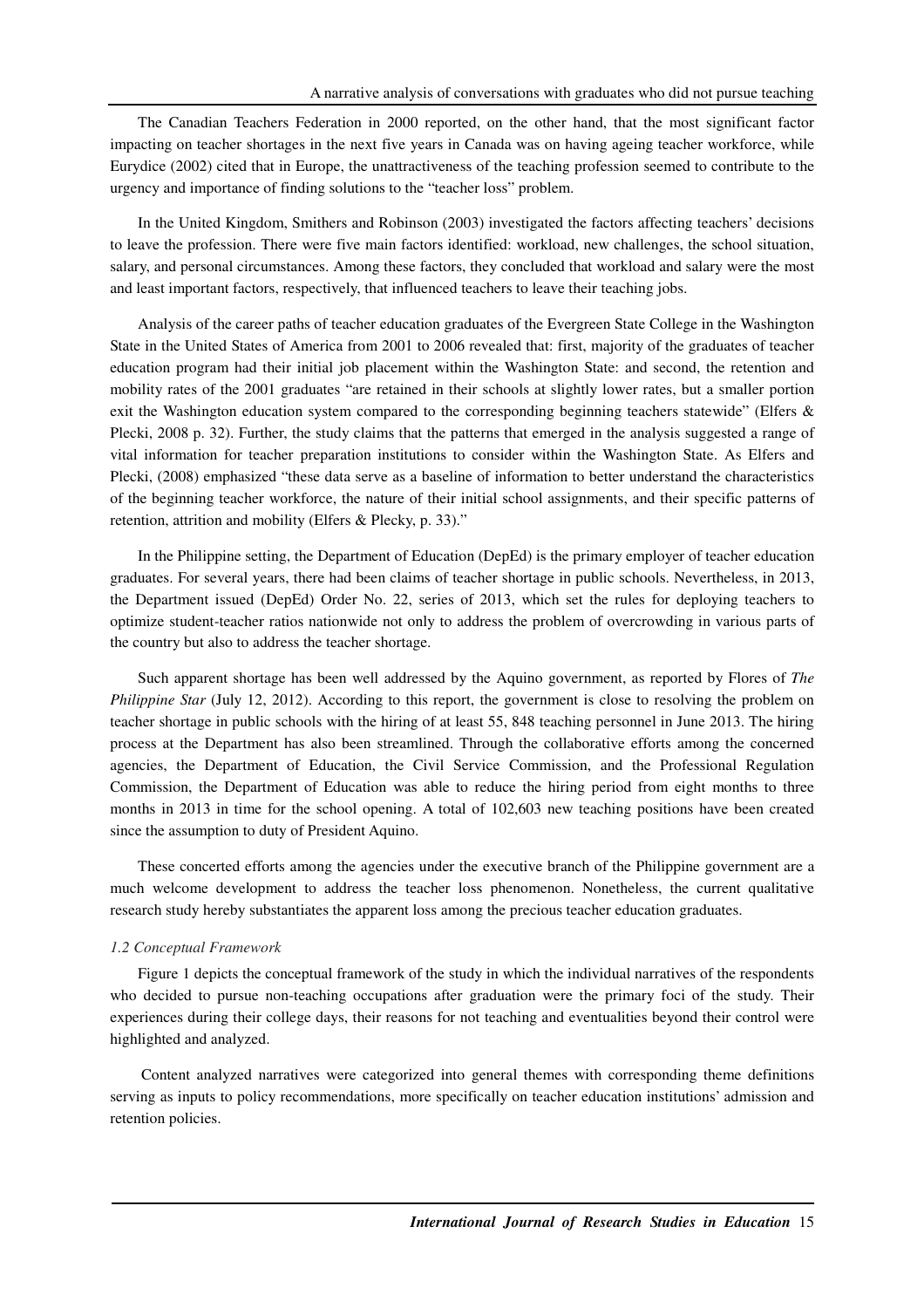

*Figure 1.* Conceptual Framework

# **2. Research Problem**

This study aimed to explore the experiences of teacher education graduates from 10 Teacher Education Institutions in the country from 2007 to 2011, by answering the following research questions:

- 1. What are the reasons of these graduates who decided not to teach after graduation?
- 2. What are circumstances or eventualities beyond the graduates' control that led them not to pursue the teaching profession?
- 3. Given a chance to pursue teaching as their life-long career, what preparations should these graduates embark on?
- 4. What concrete recommendations can be generated from the results of the study geared towards the refinement or revision of the existing TEIs' policies on admission and retention of students?

# **3. Methodology**

This study utilized the in-depth interview method of research. As one of the most common qualitative methods, it is designed to elicit a vivid picture of the participants' perspectives on the research topic. Through this method, the researcher poses questions in a neutral manner, listens attentively to the participants' responses, and asks follow-up questions to probe more deeply based on those responses which arose from the actual conversation as the focus for data analysis.

The following are the guide questions, which facilitated a conversation with each of the respondents, which lasted for an one hour and a half on the average:

- 1. How would you describe your experiences as a pre-service teacher?
- 2. What significant events do you consider had inspired you to become a teacher?
- 3. What made you choose a career other than teaching after graduation?
- 4. How are you adjusting to a non-teaching occupation?
- 5. Do you still consider teaching as a career?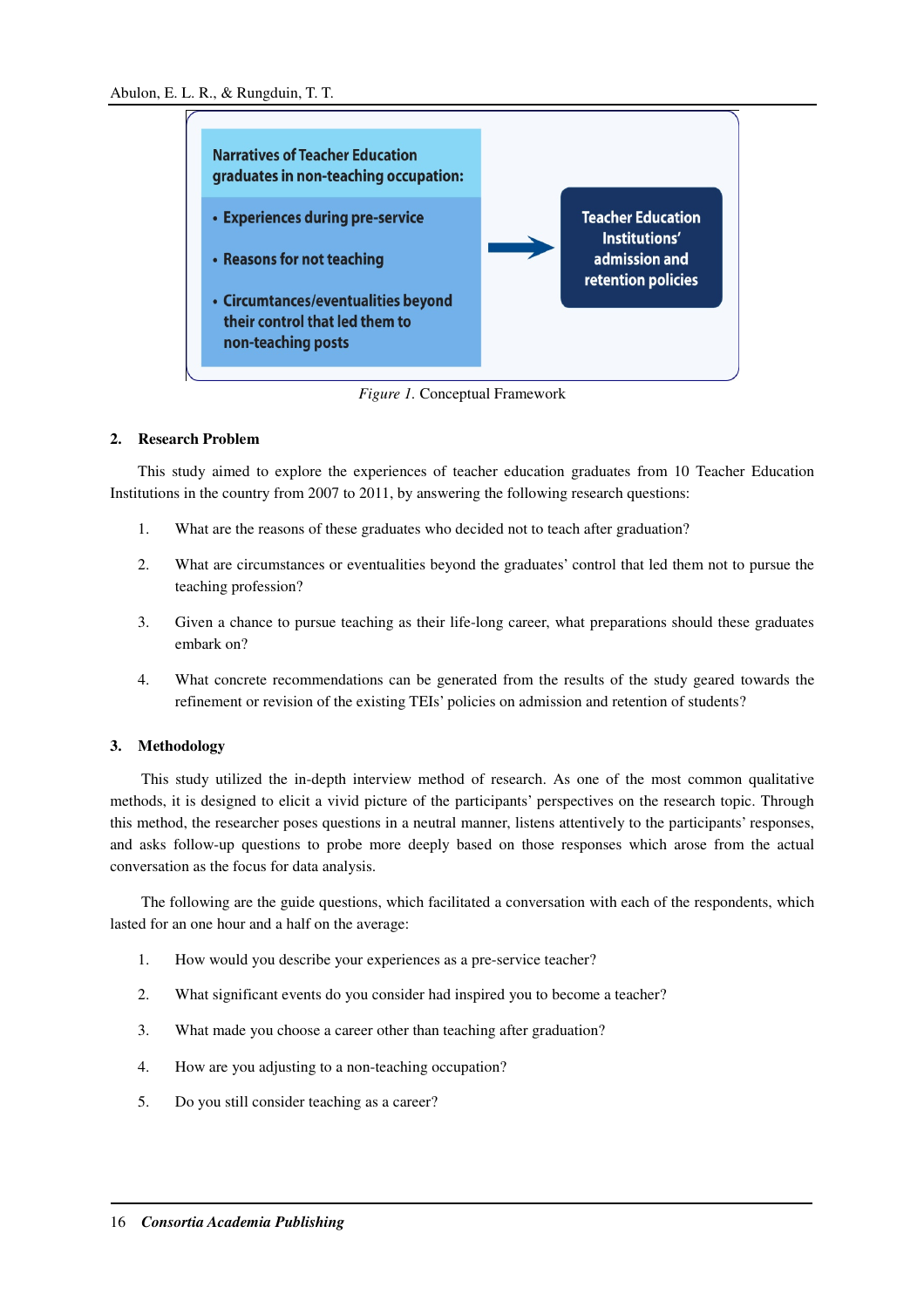The participants of the study were 74 teacher education graduates from 2007 to 2011, from the following normal schools in the Philippines:

| <b>Region</b>                  | <b>Participating Normal Schools</b>      |
|--------------------------------|------------------------------------------|
| <b>National Capital Region</b> | Philippine Normal University Main Campus |
| Region I                       | Mariano Marcos University                |
| Region I                       | Pangasinan State University              |
| Region IV-B                    | Palawan State University                 |
| Region V                       | <b>Bicol University</b>                  |
| Region VII                     | Cebu Normal University                   |
| Region IX                      | Western Mindanao State University        |
| Region X                       | <b>Bukidnon State University</b>         |

*Figure 2*. List of normal schools

Ten respondents from each of these State Universities were sampled via purposive sampling. The respondents did not ever pursue teaching after graduation, which is the primary criterion for the selection. All conversations were audio recorded and transcribed verbatim. Each transcript of the conversations became the narrative of each of the respondents.

Content analysis was employed to elicit the common themes across the 74 narratives with consideration of the research questions posed in the study. Themes were culled, and frequencies of typical or general perceptions and feelings were determined. The analysis involved the use of Qualyzer Qualitative Data Analysis Software, a content-analysis program that categorized the responses with regard to frequency and salience. The researcher developed the categories of responses based on the grouped responses and the thematic analyses. Fragments of texts in a transcript were selected and associated with a code. Multiple codes were attached to the fragments. Lastly, code hierarchies were developed out of the multiple codes and text fragments.

Interrater validity was undertaken with the research team as the experts. The themes generated were individually analyzed and a group discussion followed examining the definitions as well as the chosen quotes to exemplify the themes that were culled from the interview transcripts. Documentary analysis of the current admission and retention policies of various teacher education institutions was undertaken so as to discern the implication of the themes generated from the narratives of the respondents about these policies.

# **4. Results**

#### *4.1 Motivation for choosing a non-teaching career*

Table 1 presents the themes with the corresponding frequencies of occurrence culled from their motivation for not teaching after graduation in the narratives of the 74 teacher education graduate-respondents. Reasons for not pursuing teaching revolved around concerns pertaining to the graduates' experiences, perceptions of other professions, changes in their interests, comparison of what has been achieved by other graduates, perceived lack of preparation to teach, medical considerations, negative self-evaluation and experiences, physical and environmental considerations, concerns regarding inadequate support for the family, being uncertain about teaching, and perceived mismatch of personality characteristics with teaching.

*Aversive Experiences and Negative Teaching Experiences -* The graduates pinpointed the negative experiences they encountered before and during their pre-service training. Some of the graduates mentioned that they consider the process of teaching traumatic and tiresome.

*"Yes. Traumatic kasi yung process of teaching. Nakakapagod talaga kasi I was assigned in a public school that time. That was a negative experience."* (F, 23)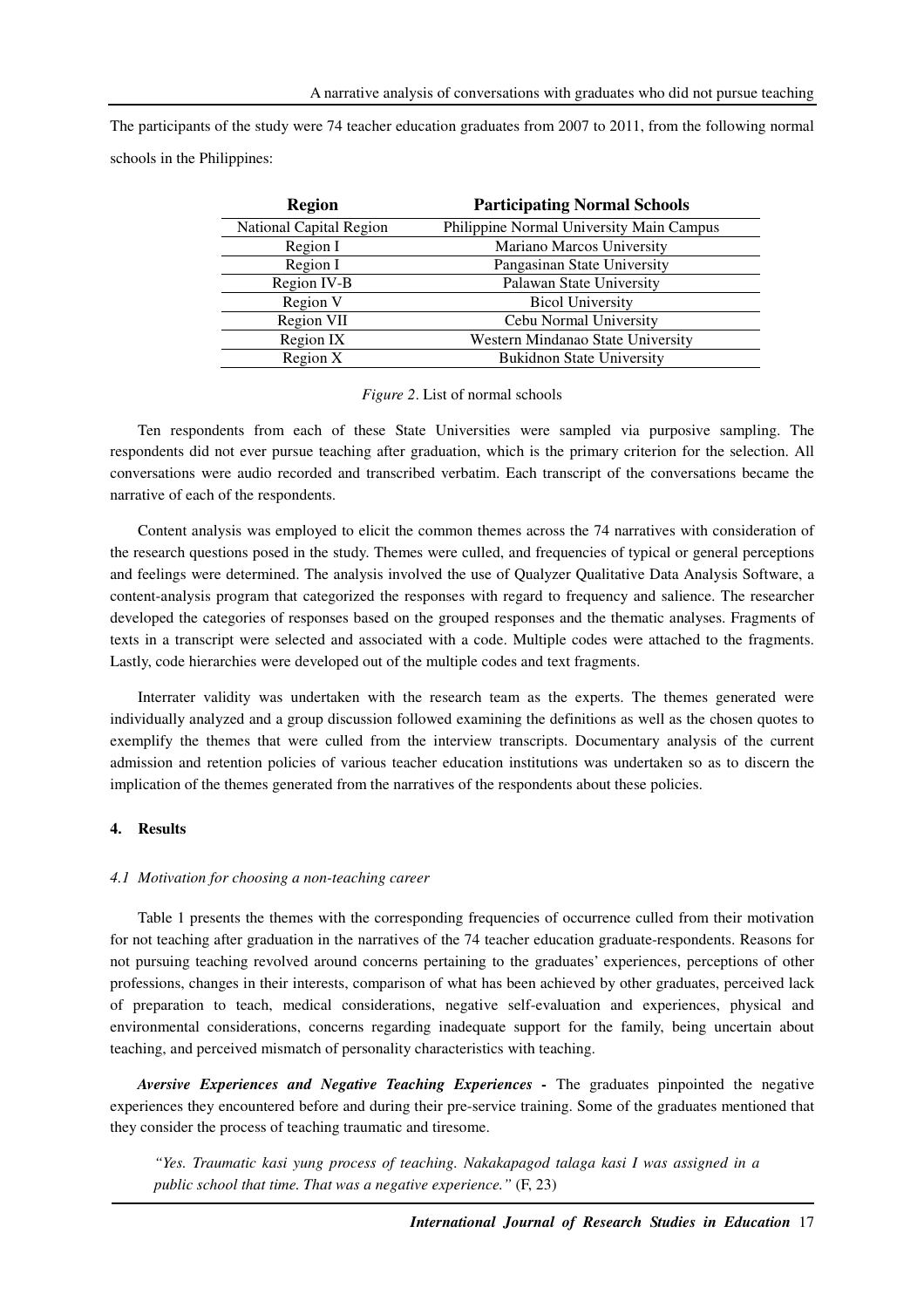*"Yes. I was traumatized having experienced the process of teaching. It was too tiring as I was assigned in the public school at that time''* 

Others, on the other hand, saw their friends' experiences as reasons for not pursuing a teaching career. One interviewee shared that his friend got into a difficult situation in the school he was employed in which forced his friend to resign. Another shared that she was not happy about the treatment of her supervising instructor who showed favoritism among the student-teachers she handled. Personal accounts as well as the experiences of their significant others, contributed to their decision not to pursue teaching and chose another job that is not related to teaching. Cross-case analyses of responses indicated that the negative attitudes and behaviors towards the students by their teachers or potential employers had influenced the graduates - that despite their degree, they would rather not teach.

*Better Appraisal in Other Professions, Physical and Environmental Considerations, Comparison of Credentials with Others, and Providing Support for the Family -* One of the salient responses the graduates pointed out is concerned with comparing various professions in relation to teaching. They perceived that other jobs offer higher compensations and better work conditions (i.e. being in an air-conditioned room). Concerns regarding work safety (being exposed to chalk dust) as well as the demands of longer work hours were emphasized as reasons for not choosing to teach. Some of the respondents also mentioned that they chose jobs nearer to their houses since schools are relatively farther from their place. When it comes to other concerns, prestige seemed to be another concern when it came to work preference.

*"That is why I enrolled for a master's degree to prepare me. There is also the financial reason. And also working as HR seemed to be prestigious at that time. But now I changed my mind and believe that teaching is more prestigious and this is really what I want to do."* (F, 22)

Others saw other professions as having more control and power. One respondent pinpointed that being a police cop is better when it comes to being effective in providing security and protection which are also required of teachers. On comparing credentials with others, the graduates saw that their abilities were not parallel with other students in the same program. A respondent commented that during the selection process in schools, he realized that his credentials may not be considered because of the people he may be pitted against with:

*"Pini-prepare ko pa yung sarili ko kasi pag dating mo sa school ano ka eh marami kang makakasama na co-teachers mo na magagaling, professors na matatalino, na sa tingin ko that time, wala akong credentials or wala pa akong potential na puwedeng maka-level sa kanila."* (M, 24)

*"I was preparing myself because I know that when I apply in schools, I will be with the company of co-teachers, professors who are good, effective, and intelligent. That time I felt that I cannot level up to their capabilities"* 

Lastly, one of the motivations that the graduates mentioned was in terms of what can be provided for their families as a result of their employment. This did not only cover financial concerns but also issues pertaining to: working nearer their house so that they can still look after their parents; wanting to have a more stable family by means of being able to provide for their needs; thinking that lower salaries are offered to teachers that time; and being given the role of taking care of the family.

*Medical Considerations, Negative Self-Evaluation, Uncertainty about Teaching and Personal Characteristics Mismatch -* Internal issues concerning health, perceptions, and apprehensions were salient in the responses of the graduates. Some reported that they had issues pertaining to certain medical conditions that required them to take a job that would not force them to physically exhaust themselves

*"When I entered college I wasn't really sure what I would want myself to become. Secondly, when I started teaching I noticed that my throat tended to bleed. I consulted an EENT, and the*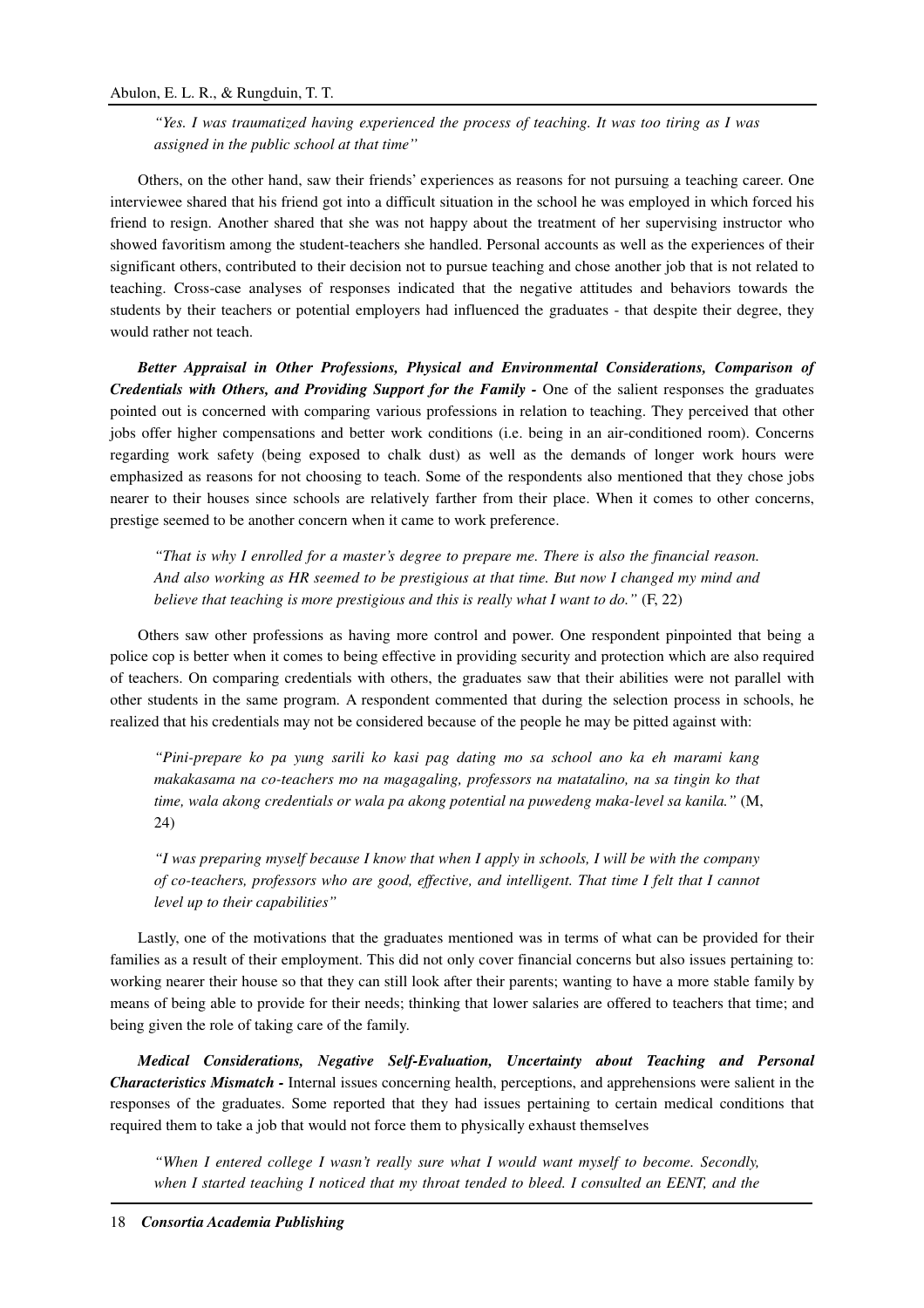*doctor advised me that I should not strain my voice too much and that I should look for a job that does not require me to talk too much."* (M, 22)

Other graduates expressed negative beliefs about themselves and assumed that they will not pass the licensure examination. The idea of taking the examination and not passing it made them decide not to pursue teaching and to find a job that would not require a license. However, the respondents also admitted that they would want to try to take the examination because they had found joy in teaching during their practicum in college. There were respondents, on the other hand, who were not sure of what they really wanted, that is why they chose teaching as an option before pursuing the course that they might eventually want to take. However, these respondents ended up finishing the course and still not being sure about what they want. This led them to pursue other jobs that are not related to the teaching profession. Lastly, most of the respondents regarded themselves not fitted to teach as they believed they do not have the personality characteristics required of teachers. The differences in personality characteristics were brought out in relation to how younger people behave nowadays, and the graduates perceived that they would not be able to handle the younger generation.

## **Table 1**

| Generated themes          | Theme definition                                                       | Frequency * |
|---------------------------|------------------------------------------------------------------------|-------------|
| Aversive experience       | This describes the negative experiences during the pre-service         | 12          |
|                           | training.                                                              |             |
| Better appraisal in other | This refers to comparisons of professions that lead the graduates to   | 40          |
| professions               | realize that professions other than teaching have better stature in    |             |
|                           | terms of salary and working conditions.                                |             |
| Change in preference      | This indicates changes in one's interest, like seeing other course     | 18          |
|                           | mates who became successful even if they did not go into teaching      |             |
|                           | or being comfortable in the jobs they first got into after college     |             |
|                           | before taking the LET.                                                 |             |
| Comparison of             | This indicates the extent of insecurities with one's capabilities to   | 14          |
| credentials with others   | teach, credentials and potentials as compared with others.             |             |
| General preparation for   | This refers to how they were able to mentally prepare themselves       | 14          |
| teaching                  | for teaching after graduation as well as possessing the needed skills. |             |
| Medical considerations    | This describes the choice a person takes after considering different   | 22          |
|                           | jobs because of medical conditions that may affect him/her if          |             |
|                           | he/she pursues teaching.                                               |             |
| Negative self-evaluation  | This focuses on negative beliefs about one's ability and potentials.   | 18          |
| Negative teaching         | This describes personal accounts and the experiences of others in      | 11          |
| experiences               | the teaching profession.                                               |             |
| Physical and              | This includes work, work place safety, and other related concerns.     | 11          |
| environmental             |                                                                        |             |
| considerations            |                                                                        |             |
| Providing support for     | This concerns the motivation to provide the family with a              | 37          |
| immediate family          | comfortable living arrangement by earning a higher salary that         |             |
|                           | teaching may not provide.                                              |             |
| Uncertainty about         | This describes feelings of uncertainty about teaching where the        | 17          |
| teaching                  | graduate have little to no knowledge of the opportunities one has in   |             |
|                           | pursuing teaching as a course.                                         |             |
| Mismatched personal       | The graduates perceive that their personal characteristics are not     | 30          |
| characteristics with      | what are required of the teaching profession                           |             |
| teaching                  |                                                                        |             |

*Generated Themes and Theme Definitions on the Reasons for Not Teaching* 

*Note.* \*Multiple Responses

#### *4.2 Circumstances and eventualities that lead the respondents to non-teaching occupations*

Circumstances and eventualities in the lives of the graduate-respondents were likewise documented in examining what were the precursors in not pursuing teaching. Events that affected their decisions concentrated on comparisons regarding compensation, aversive and negative experiences brought about by being exposed and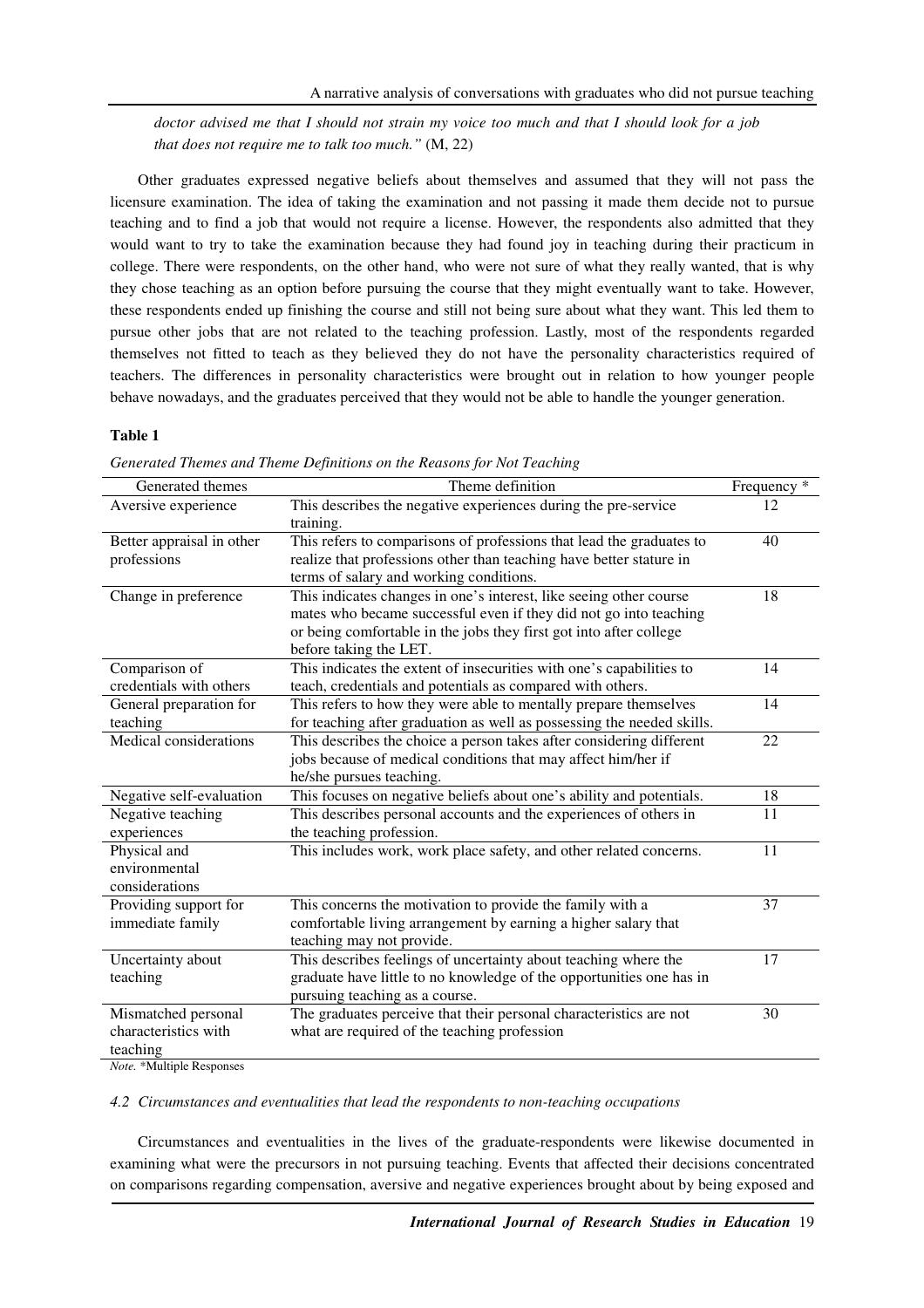their vicarious experiences, medical reasons, physical and environmental conditions.

On a macro level, as can be gleaned from Table 2, the graduates saw that other professions were more profitable at the time of their graduation with considerations pertaining to the need to take the licensure examinations and their experiences during their practice teaching. Some of the graduates saw that it was imperative to help their families first by taking any work that would first become readily available after graduation. The choices for working outside of teaching also had to do with accessibility and workload as well as seeing other course mates becomes successful in fields other than teaching.

Medical concerns came out as a salient theme in relation to choosing another field. The respondents felt that teaching was more stressful as opposed to office work, while others were advised by health professionals to inhibit their activities related to talking and long hours of standing, which are part of the teacher's duties inside the classroom.

### **Table 2**

| Generated themes                                                                          | Theme definition                                                          | Frequency* |
|-------------------------------------------------------------------------------------------|---------------------------------------------------------------------------|------------|
| Aversive                                                                                  | This describes the negative experiences during their pre-service          | 12         |
| experience                                                                                | training.                                                                 |            |
| Better appraisal in                                                                       | This refers to comparisons of professions that lead the graduates to      |            |
| other professions                                                                         | realize that professions other than teaching have better stature in terms | 39         |
|                                                                                           | of salary and working conditions.                                         |            |
| Change in                                                                                 | This indicates changes in one's interest after seeing other course mates  |            |
| preference                                                                                | who became successful even if they did not go into teaching or being      | 18         |
|                                                                                           | comfortable in the jobs they first got after college before taking the    |            |
|                                                                                           | LET.                                                                      |            |
| Medical                                                                                   | This describes the choice a person takes in considering different jobs    |            |
| considerations                                                                            | because of medical conditions that may affect them if they pursue         | 20         |
|                                                                                           | teaching.                                                                 |            |
| Negative teaching                                                                         | This describes personal accounts and the experiences of others in the     | 10         |
| experiences                                                                               | teaching profession.                                                      |            |
| Physical and                                                                              | This includes work, work place safety, and other related concerns.        |            |
| environmental                                                                             |                                                                           | 10         |
| considerations                                                                            |                                                                           |            |
| Providing support                                                                         | This concerns the motivation to provide the family with a comfortable     |            |
| for immediate                                                                             | living arrangement by earning a higher salary that teaching may not       | 34         |
| family                                                                                    | provide.                                                                  |            |
| $\mathbf{a} \cdot \mathbf{b} = \mathbf{a} \cdot \mathbf{b} + \mathbf{b} \cdot \mathbf{c}$ |                                                                           |            |

| Generated Themes and Theme Definitions on the Events and Circumstances for not Teaching |  |
|-----------------------------------------------------------------------------------------|--|
|                                                                                         |  |

*Note.* \*Multiple Responses

*Adjustments of the Graduates -* When asked about adjustments brought about by the circumstances and events that triggered their decision not to teach, the graduates mentioned that there were adjustments with regard to acquiring and adjusting to the new skills, improved ability to interact with others, social facilitation, and transfer of learning.

*Acquiring and adjusting to new and needed skills -* Learning new skills for a new job became a challenge when the respondents took on a job other than teaching. The idea of adjusting for the sake of getting a new job proved to be tedious as the respondents had to become adept with skills required, such as handling financial concerns or recruitment responsibilities. However, there were respondents who reported that the new skills were relatively easy because of their acknowledgment of the idea that learning is a continuous process.

*"It doesn't really require you to be a business/finance graduate to get in but it's a plus. Learning is a continuous process. I was able to learn how to be a teacher, and now I am continuously learning about the banking industry."* (M, 24)

The tendency to alter skills learned is another factor in adjusting to a new job. Since the job they intended to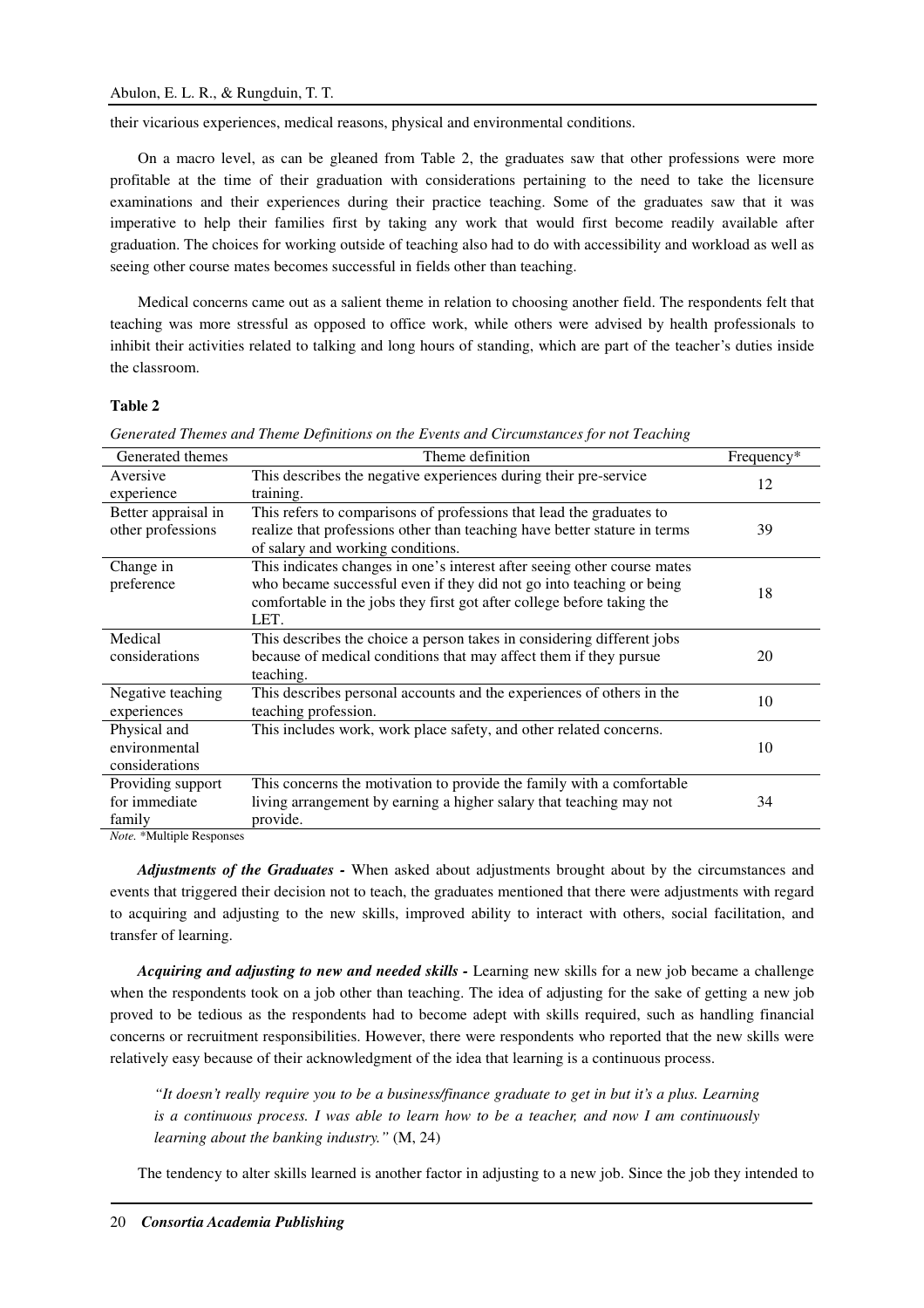pursue did not really require an alteration of prior skills, efforts in doing so made them prefer to keep their prior skills.

*"Because my work is more on figures, more on numbers. So sa teaching is more on principles, theories, and then how to deal with children. Hindi yan naituro sa education, lalong-lalo na yung sa accounting. So mahirap, so mga ilang buwan din ako nag-adjust."*(F, 26)

*"Because my work is more on figures, more on numbers. Teaching is more focused on principles, theories, and how to deal with children. It was not taught in education especially those concerning accounting. It was difficult and it took me months to adjust."* (F, 26)

*Improving the Ability to Interact with Others and Improving One's Personal Characteristics -* An area that the respondents perceived to have changed and had adjusted to when they had chosen another job was in the area of communicating with others. The respondents admitted that they had better communication skills when they started working, and they were able to meet different people who contributed to their knowledge and skills

*"Ah siyempre every day I am dealing with different people. Management, staff, then suppliers, so through this [these] different characters, I can easily adjust to them yung strategy ko dito dealing to each person ay iba-iba. So I need to adjust to them."* (M, 25)

*"Every day I deal with different people, from the management, to the staff to suppliers. This is why I need to strategize and effectively deal with them."* (M, 25)

### **Table 3**

| Generated themes     | Theme definition                                                           | $Frequency*$ |
|----------------------|----------------------------------------------------------------------------|--------------|
| Acquiring new and    | The learning of new skills needed in the performance of a new job          | 15           |
| needed skills        |                                                                            |              |
| Adjusting to         | The tendency to alter skills learned because these skills are not needed   | 13           |
| acquired skills      | or demanded in their new jobs                                              |              |
| Improving the        | The need to effectively communicate with different types of people         | 15           |
| ability to interact  |                                                                            |              |
| with others          |                                                                            |              |
| Improving personal   | The development of personal characteristics, such as the need to refine    | 26           |
| characteristics      | one's attitude, disposition, and emotional aspect of the person.           |              |
| Social facilitation  | The adjustment was considered easy due to the support provided by          | 11           |
|                      | significant individuals – both in their personal and professional needs.   |              |
| Transfer of          | The strategy or the belief that acquired skills in teaching can be used in | 14           |
| previous learning to | other professions dealing with people.                                     |              |
| current profession   |                                                                            |              |

*Generated Themes and Theme Definitions on Adjustments Made in Non-Teaching Jobs* 

*Note.* \*Multiple Responses

## *4.3 Preparations done if given a chance to go back into teaching*

The respondents were further asked regarding pursuing teaching as a career and whether they see the need to prepare for it. Table 4 shows that the majority of the respondents expressed that when they have the opportunity, they will actually pursue teaching. The generated themes revolved around their feelings about teachings, cognitions about their educational experiences and pre-service training, and their actual preparations to go back to teaching.

Acquisition of necessary skills for teaching and Career Goal Clarification - The respondents were clear when they expressed that they still wanted to acquire more skills that they felt are necessary for teaching. Some of the respondents felt that they needed to be trained further and felt that their training was not enough for them to actually teach. The interviewees also expressed that they wanted to teach and that they felt that teaching is one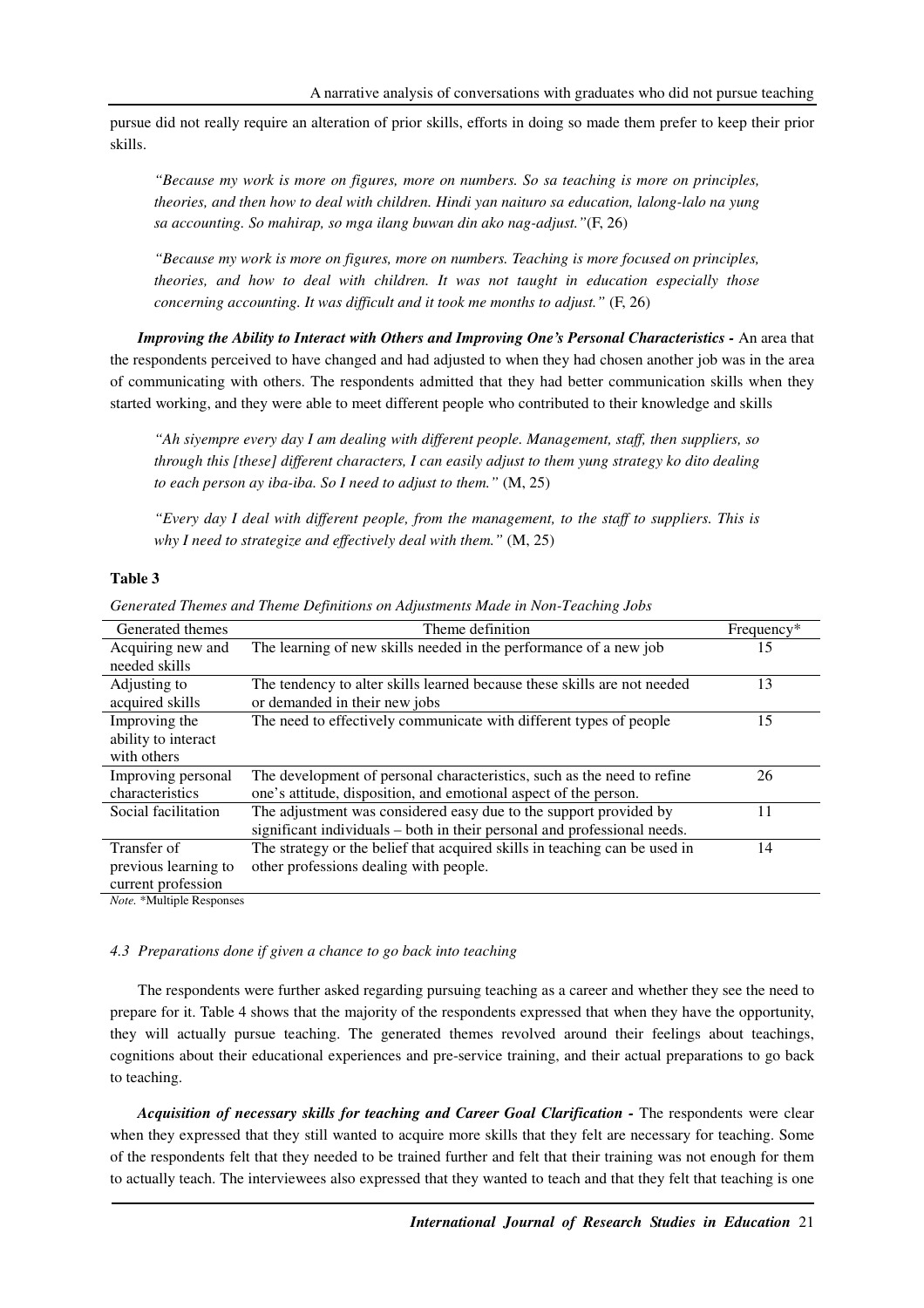of their career goals. The respondents expressed that they need to be financially stable to enroll in a master's program and eventually teach.

*"Sa akin ay after graduation I would say to myself that I really want to teach. I want to pass my licensure examination, but sad to say, I was not able to take my board examination."* (F, 28)

*"After graduation, I said to myself that I would teach and pass the licensure examination. Unfortunately, I was not able to take the examination."* (F, 28)

General Positive Appraisal and Positive Relationships - The respondents expressed their desire to go back into teaching because of their general positive appraisal of education and their teachers. Though there were negative experiences shared, in general, the graduates saw that teaching is a respected profession and teachers are to be treated as role models and with high regard. They also mentioned teachers who had positive impact on their lives as well as positive experiences with their classmates and fond memories of their institutions.

*"My teachers in elementary and high school inspired me to be a teacher, but more than that, I believe that teaching is a good profession with a lot of opportunities."* (F, 22)

*Negative Evaluation of specific experiences -* Pre-service training was evaluated negatively due to perceived difficulties encountered in the course of finishing the degree. This negative evaluation became the basis in evaluating the training as negative. There were graduates who related experiences about the training, classmates and teachers they perceived as negative and were used as precursors to not choosing teaching as a career.

Self-development and improvement and Widening Opportunities - Most salient in the responses of the respondents is the experience of specific changes within them as an effect of their college experiences. They felt a sense of development as they finished the course. Moreover, widened opportunities were also college experiences that allowed them to explore different opportunities (e.g. earning money while studying, traveling to different places and performing various roles in school). It allowed them to think of greater opportunities to take as they graduate from school.

# **Table 4**

| Generated themes        | Theme definition                                                           | Frequency* |
|-------------------------|----------------------------------------------------------------------------|------------|
| Acquisition of          | This describes specific and global skills that were acquired in the course | 30         |
| necessary skills for    | of their education. They were able to link these skills with the needed    |            |
| teaching                | competencies for teaching.                                                 |            |
| Career goal             | Their experiences in pre-service teaching clarified their career goals.    | 14         |
| clarification           |                                                                            |            |
| General positive        | The respondents' general evaluation of their pre-service training          | 10         |
| appraisal               |                                                                            |            |
| Negative evaluation     | Pre-service training is evaluated negatively due to perceived difficulties | 22         |
| of specific             | encountered in the course of finishing the degree. This negative           |            |
| experiences             | evaluation became the basis in evaluating the training as negative.        |            |
| Positive                | This describes how positively the graduates saw their relationships with   | 24         |
| relationship            | the school, administrations, their teachers, classmates, and friends.      |            |
| Self-development        | This is described as the specific changes within the graduates as an       | 41         |
| and improvement         | effect of their college experiences.                                       |            |
| Self-evaluation         | This pertains to how one would assess his or her performance while         | 12         |
|                         | pursuing the degree.                                                       |            |
| Widening                | This refers to the college experiences that allowed them to explore        | 9          |
| opportunities           | different opportunities (e.g. earning money while studying, traveling to   |            |
|                         | different places and performing various roles in school).                  |            |
| 17. <b>JAF</b> 12. 1 Th |                                                                            |            |

*Generated Themes and Theme Definitions of the College Experiences of the Respondents* 

*Note.* \*Multiple Responses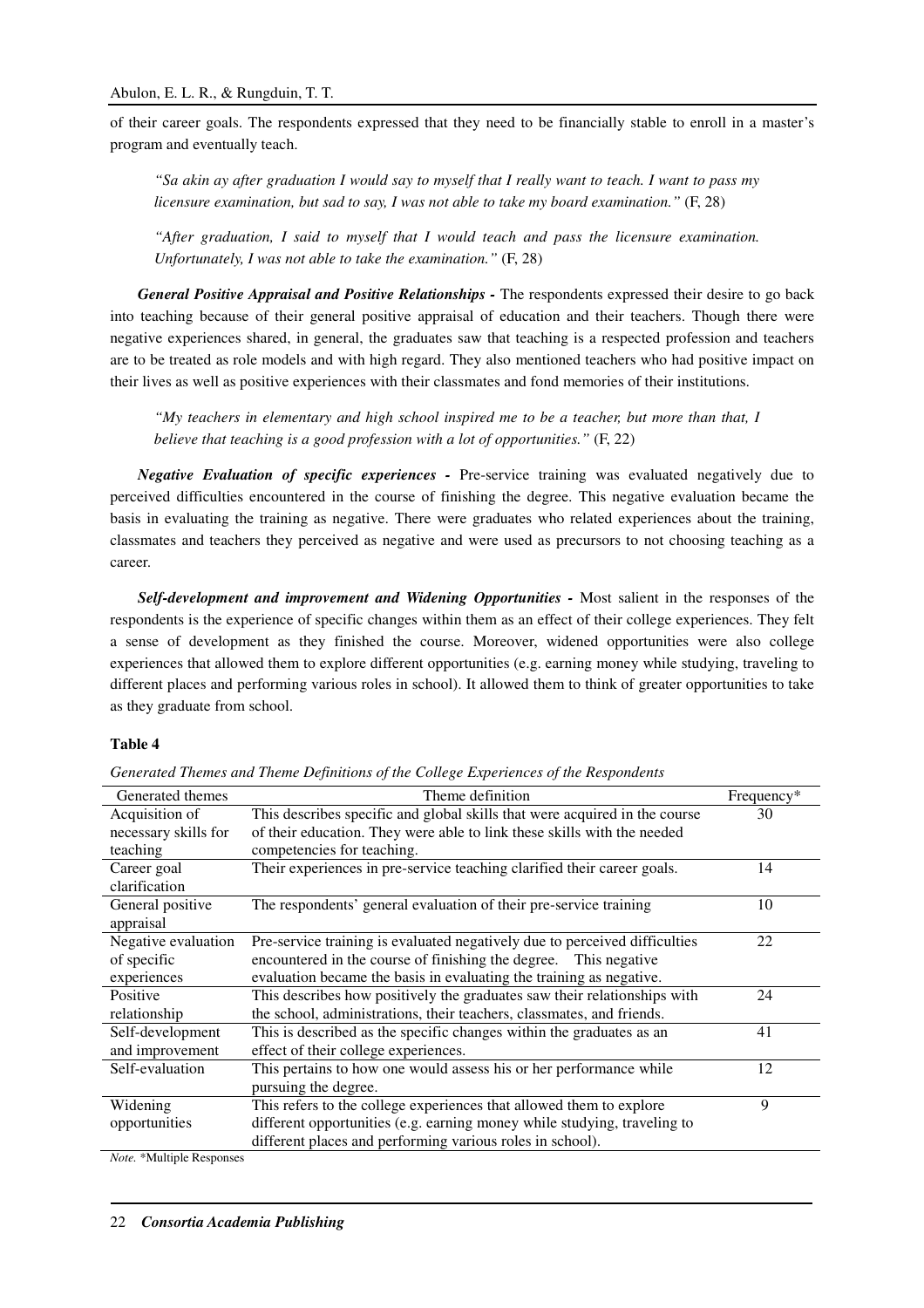Interestingly, the respondents pointed out that the influence of their family members who were also in the field of teaching motivated them to go back into teaching. Seeing their relatives do well in teaching provide them with hope that if they go back into teaching, they would actually succeed. Most of the respondents referred to their earlier cognitions of teaching where they had positive experiences with their teachers and being in school. Most admitted that they had really wanted to teach; however, due to the waiting time for the licensure examination and other financial concerns, they chose another profession.

The respondents also saw that being a teacher is a profession that is treated with reverence. This is why, for most of the respondents, going back to teaching as one of their highest priorities. They perceived that becoming a teacher remains a career choice because of its viability and vitality. Lastly, the respondents admitted that although they did not see teaching as their priority course, they had come to like it and given the opportunity they would teach in the future. Table 5 presents the themes which embody what motivated the graduate-respondents to become teachers.

### **Table 5**

| Generated Themes and Theme Definitions on the Graduates' Motivation for Choosing Teaching as a Career |  |  |
|-------------------------------------------------------------------------------------------------------|--|--|
|                                                                                                       |  |  |

| Generated themes            | Theme definition                                               | Frequency* |
|-----------------------------|----------------------------------------------------------------|------------|
| Correspondence              | This refers to diverging one's interest with what is required  | 15         |
|                             | in teaching.                                                   |            |
| Early life conceptions of   | This describes how the graduates perceived being a teacher     | 13         |
| teaching                    | based on their life experiences.                               |            |
| <b>External attribution</b> | This pertains to the perception that there are external        | 11         |
|                             | precursors that necessitate one to teach (e.g. calling)        |            |
| Influences of family        | This refers to members of the family who are teaching or       | 17         |
| members                     | relatives who are encouraging the graduates to teach.          |            |
| Goal                        | This focuses on the desire of the graduate to pursue           | 15         |
|                             | teaching.                                                      |            |
| Life span of career choice  | This pertains to the longevity of a career choice. For the     | 16         |
|                             | graduates, teaching is a lifelong profession.                  |            |
| Positive cognition about    | This refers to positive beliefs, thoughts, and attitudes       | 8          |
| teaching                    | towards education, especially of what it brings out in people. |            |
| Previous school experiences | This refers to the experiences the graduates had from          | 16         |
|                             | elementary up to tertiary with their classmates, teachers, and |            |
|                             | the school that inspired them to become teachers.              |            |
| Random choice leading to a  | This describes not being motivated to teach at first but       | 17         |
| realization                 | eventually realizing the positive aspects of teaching.         |            |
| Vicarious experiences       | These are events lifted from the experiences of others that    | 10         |
| reinforcing teaching as a   | lead the graduates to go back to teaching.                     |            |
| career                      |                                                                |            |

*Note.* \*Multiple Responses

The respondents were then asked about their preparations to be able to go back to teaching. As presented in Table 6, most of them expressed their plan to pursue an advanced training in education by enrolling in professional development programs such as certifications and graduate degrees. They also pinpointed personal and professional improvements that they were undertaking in preparation for teaching, which include improving one's personal characteristics (i.e. patience, generosity, commitment), improving communication skills (i.e. enrolling in a language proficiency course), and improving one's vocational skills (i.e. enrolling in TESDA programs).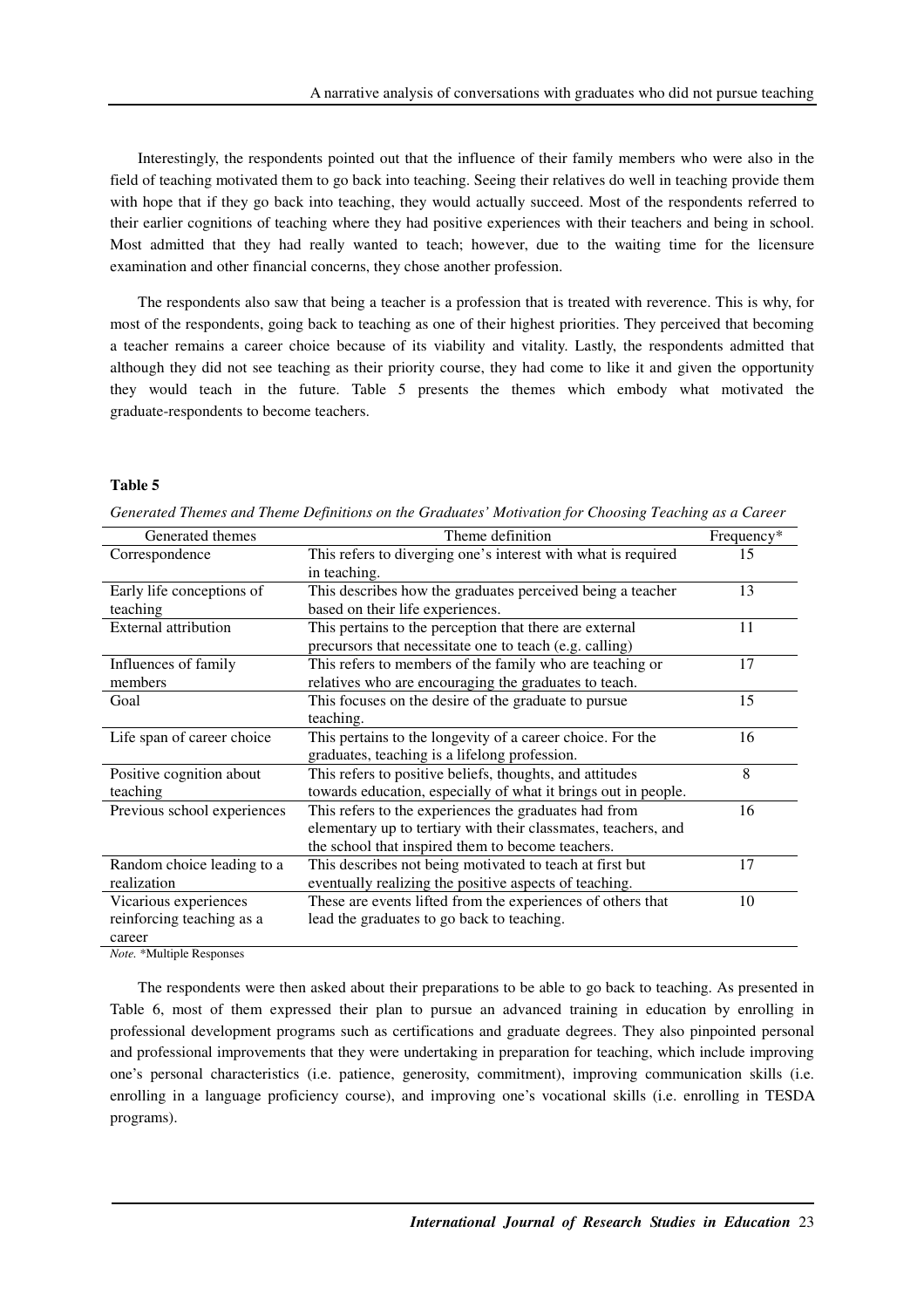## **Table 6**

| Generated themes                                                                                                                                   | Theme definition                                                        | $Frequency*$    |
|----------------------------------------------------------------------------------------------------------------------------------------------------|-------------------------------------------------------------------------|-----------------|
| Advance training in                                                                                                                                | This refers to the intention to pursue or obtain further training in    | 16 <sup>1</sup> |
| education                                                                                                                                          | education or teaching in order to prepare them for the profession.      |                 |
| Personal and                                                                                                                                       | These are the areas the respondents emphasized in becoming more         |                 |
| professional                                                                                                                                       | prepared in pursuing a career in teaching.                              |                 |
| improvements                                                                                                                                       |                                                                         |                 |
| Being part of allied                                                                                                                               | This refers to going back to teaching but not directly in terms of      |                 |
| professions in                                                                                                                                     | teaching loads; instead in terms of providing assistance in the general |                 |
| teaching                                                                                                                                           | delivery of instructions (i.e. guidance and library work).              |                 |
| $M_{11}$ $\rightarrow$ $M_{21}$ $\rightarrow$ $M_{22}$ $\rightarrow$ $M_{21}$ $\rightarrow$ $M_{22}$ $\rightarrow$ $M_{22}$ $\rightarrow$ $M_{22}$ |                                                                         |                 |

*Note.* \*Multiple Responses

#### **5. Discussion**

Available literature indicate that programs intended to attract new teachers and keep old ones in service via salary upgrades had been considered in a number of countries. Sclafani (2011) reported that Australia, Denmark, England, Finland, Norway, and Scotland raised starting salaries to encourage teachers to enter the field. Austria, Japan, and Portugal concentrated in retaining mid-career teachers, while Greece, Hungary, and New Zealand offered salary increases to experienced teachers.

In some OECD countries, including the United States, incentives such as loan condonation and signing bonuses had also been considered aside from raising salaries. The report, however, clarified that there is little research evidence to demonstrate that these incentive strategies work (Sclafani, 2011). Sclafani (2011) also cited various pre-service and start-of-service programs to attract teacher education graduates into the teaching profession. These programs can be considered in the Philippines. A rundown of these programs are as follows:

- $\triangleright$  Scholarships in exchange for a definite service requirement (Australia);
- Grant of special allowances, stipends, computers, and free accommodation or housing to potential teachers in remote areas (Denmark, United Kingdom, and United States);
- $\triangleright$  Special job placements in priority schools (France); and
- Alternative Certification Programs or ACP to recruit people with better academic preparation and also to encourage mid-career professionals to move into teaching (US).

Sclafani (2011) also reported that some countries experience high attrition rate of teachers during the first five years of service. The attrition rate can reach as high as 50% in some countries, including the US. To address this, induction programs were offered to ensure smooth transition for new teachers in their initial years in service. Additional training and mentoring by experienced teachers were given new teachers. Among the countries that have considered induction programs include England, Wales, France, Greece, Israel, Italy, Japan, Korea, Northern Ireland, Australia and Switzerland. Hong Kong also recently paid close attention to induction of new teachers (Asia Society, 2011).

In Korea, new teachers are given a two-week pre-employment training program on classroom management, student counseling, and teacher tasks with methods involving the use of case studies and practical tasks. For the first six months of teaching, new recruits were given "instructional guidance and evaluation, classroom supervision and life guidance, student specialty and aptitude guidance, and supervision of clerical work" (Sclafani, 2011 p. 4). Switzerland offered a longer two-year induction program, a required component of certification. Three levels of support were provided: mentor/mentee learning; courses for new teachers through the teacher education program, either required or voluntary; and voluntary consultations with new teachers by the Department of Education in the area (Sclafani, 2011).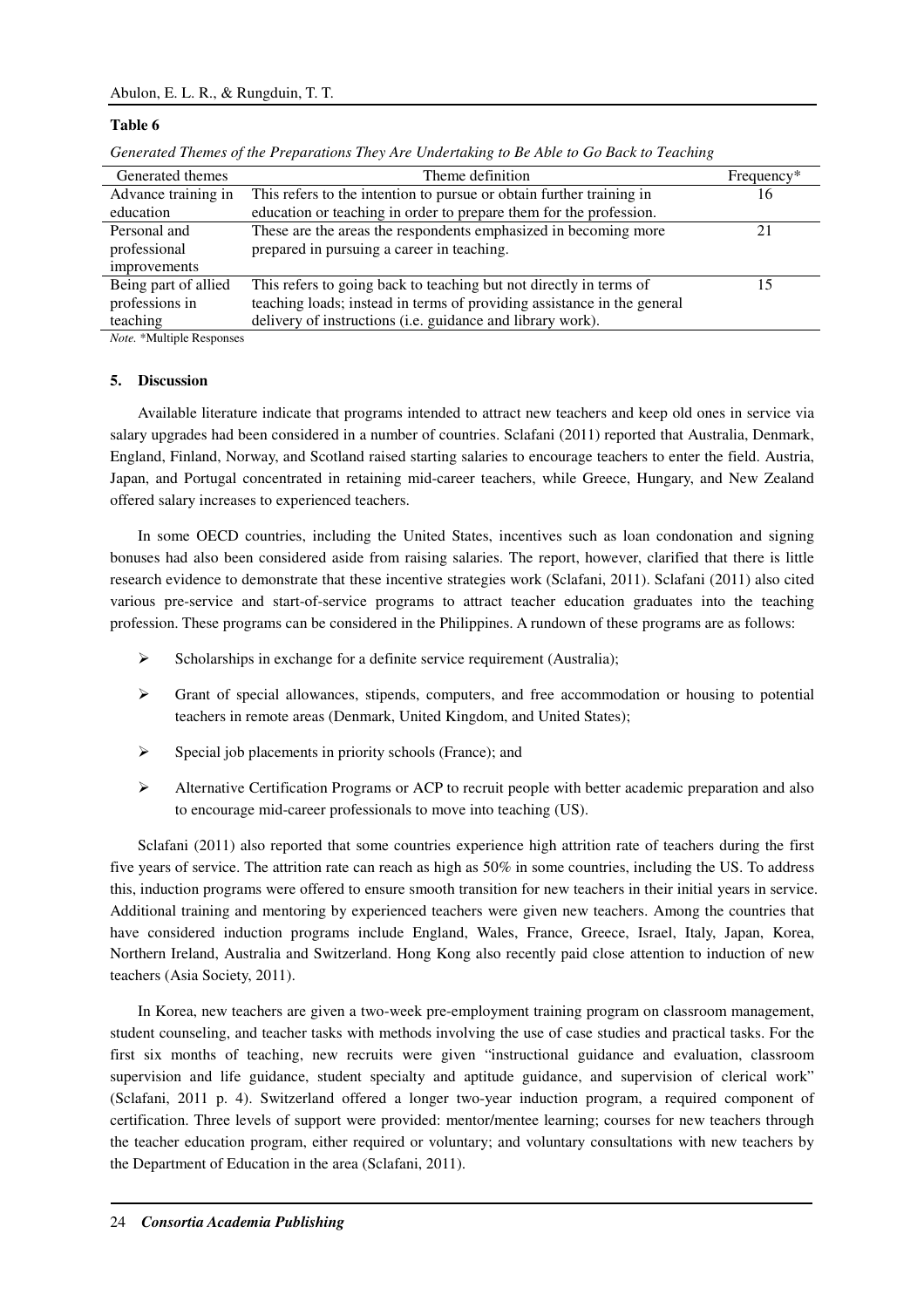On another aspect, Sclafani (2011) shared that Korea also considered setting a limit to entrants to elementary education. No limit to entrants to secondary education had been set, although only about 20% eventually found employment. It was believed that limiting access to teacher education programs can raise the prospects of employment for successful graduates. Proceedings from the International Summit on Teaching Profession in 2011 also noted the importance of boosting the public image of teachers and creating a professional working environment for them. This approach can be just as important as salary upgrading, according to the Summit report. Key specific strategies include campaigns in mass media to promote or protect the public image of teachers, institutionalization of a public recognition day for teachers, improving and simplifying school management, stronger teacher engagement in important school decisions, tapping of pre-service teachers in improving lesson quality, strengthening the aspect of ethics in teacher preparation programs, addressing gender imbalance in the profession, making available of online professional development programs, and providing school leadership trainings (Asia Society, 2011).

These global trends geared towards downsizing the teacher loss phenomenon provided the current study with a well spring of policy pointers and recommendations. In the Philippine setting, it is imperative to explore the implications of the findings with the admissions policies of teacher education institutions for incoming teacher education students. Reforms in scholarship programs and civil service eligibility may also be explored as supplemental incentives to minimize wastage of teacher preparation. Perusal of the admissions policies as posted in the websites of the universities nationwide, the following policies were noted in relation with the findings of the study:

#### *5.1 On admissions policies*

Teacher Education Institutions (TEIs) may consider the waiver of entrance/admission examinations, certain documentary requirements (e.g., original NSO birth certificates), and even the payment of application/testing fees to ease entry for prospective teacher education students. These incentives need not be implemented across-the-board and may only be focused on the following entrants to teacher education:

- $\triangleright$  those graduating from high school with honors;
- $\triangleright$  those meeting a certain minimum GPA (e.g., 90%); and
- $\triangleright$  those coming from low-income families as certified by the Department of Social Welfare and Development (DSWD).

At the University of Santo Tomas (UST), the application fee for high school students who are candidates to graduate and belong to the top 5 of their batch is waived. On the other hand, Siliman University observes an Open Admission policy by lifting the requirement on admission and placement examination. The Central Philippine University only requires Form 138 and NSO birth certificate (original and photocopy) for incoming freshmen, while the University of Cordilleras only require Form 138, birth certificate, and Certificate of Good Moral Character (CGMC).

#### *5.2 On scholarships for freshmen including teacher education students*

An institutionalization of scholarship programs for deserving teacher education students may also help encourage more young people to go into teacher education. The entrance scholarship programs of Mariano Marcos State University (MMSU) may be worth emulating by other SUCs and TEIs. MMSU awards entrance scholarship to those who graduated as valedictorian, salutatorian, first, second or third honorable mention of a class of 50 or more students for the first semester in the university. The valedictorian enjoys free tuition fee and a stipend of 1,500 pesos. The salutatorian enjoys free tuition fee and a stipend of 1,000 pesos. The first, second and third honorable mention enjoy free tuition fee.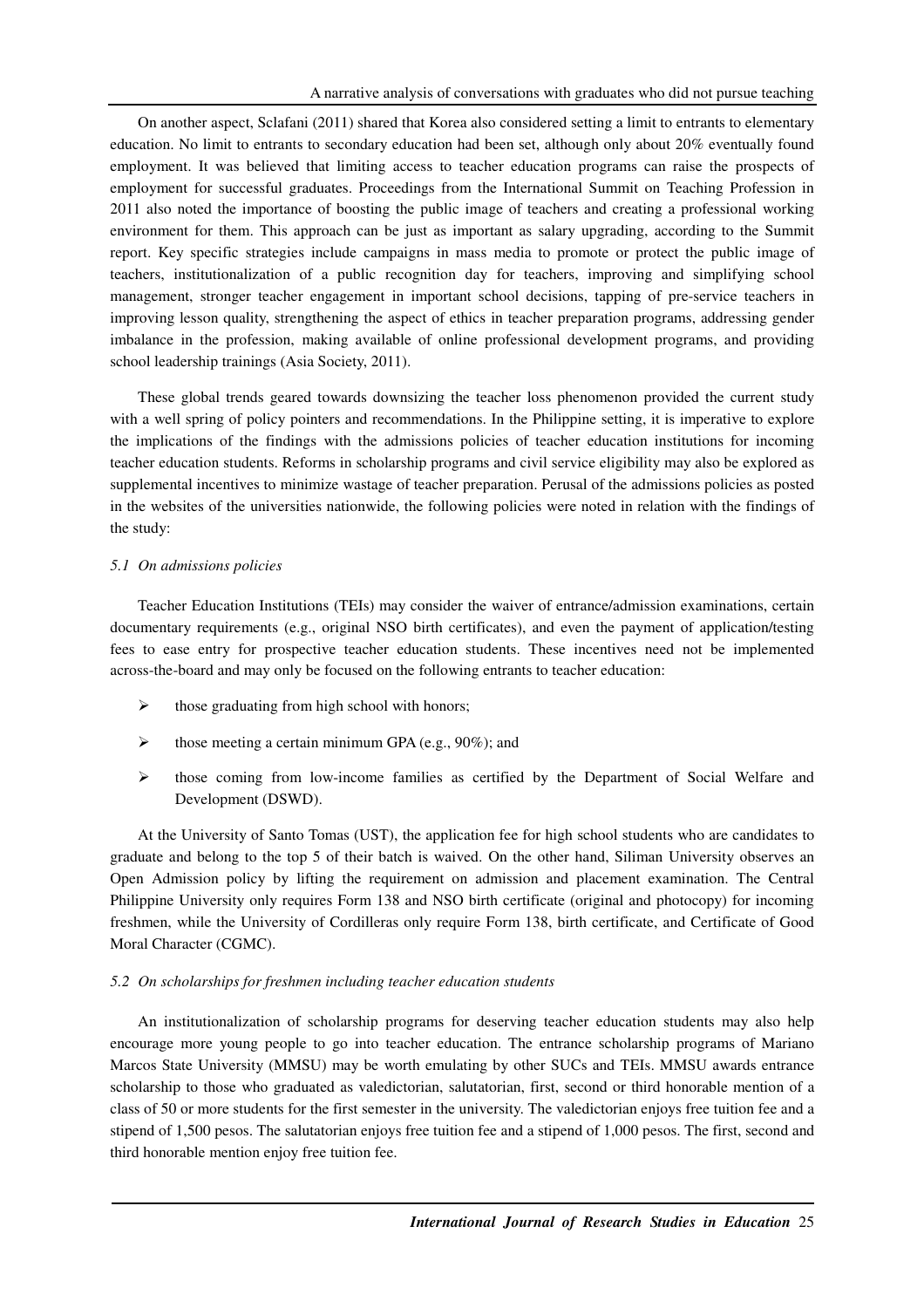#### *5.3 On policy for transferees*

There might also be a need to review the existing policies and requirements of SUCs and TEIs on transferees, for streamlining and standardization across these institutions. Perhaps the transfer of teacher education students with potential and valid reason/s for transfer needs to be facilitated, instead of discouraged. West Mindanao State University, for instance, has a long list of requirements for transferees, which include certificate of eligibility to transfer, original and photocopy of college entrance exam results, medical certificate, and college admission evaluation form. The University of Cordilleras, on the other hand, only requires certificate of honorable dismissal, true copy of scholastic records, and certificate of good moral character.

The thematic analysis of the qualitative data gathered in the study identified the following as the major reasons that prevented teacher education graduates from pursuing teaching jobs:

- $\triangleright$  Better appraisal of other professions;
- $\triangleright$  Better opportunities to persuade support for immediate family while in other professions;
- $\triangleright$  Mismatched personal characteristics with teaching; and
- > Medical/health reasons.

The graduate-respondents' perception of the heavy workload of the teaching profession may have triggered them to shift to jobs they appraised as rather easier and more time-bound. This particular result mirrors what have caused the "teacher loss phenomenon" in some countries like in the United States, Australia, and United Kingdom as cited in the review section (see Oxford University, 2003; Cameron, 2001; Smithers & Robinson, 2003). Based on the results of these studies, teacher workload was identified as the common denominator when teachers were asked why they leave their teaching profession.

Moreover, better appraisal of other professions could have stemmed from the graduates' negative evaluation of their pre-service training due to perceived difficulties encountered in the course of finishing the degree (e.g. difficulties encountered during the off-campus course). It is also worthy to note the confessions made by around 22 out of the 74 graduate-respondents regarding health conditions that may affect them if they pursue teaching; thus, prompting them to consider other jobs. Such decision may have resulted from their observation about the workload as well as the working conditions of the teachers are having in the field during their practice teaching course.

Among the graduates of teacher education interviewed in the study, it is significant to note how the Filipino cultural values have influenced their career choices. Most of the graduates grabbed other job opportunities that had come along right after graduation to make sure that they would be able to immediately provide financial assistance to their family. Such phenomenon cannot be overstated considering the economic situation in the country. Hence, some implications as to financial rewards in the teaching profession as well as in the hiring process of teachers can be deduced in this respect.

## **6. Conclusions**

The rich narrative data gathered in the study showed that financial and economic reasons, which include perceptions of insufficient salary levels, are driving the graduates away from the teaching career. Likewise, a mismatch between personal characteristics, including health issues related to the demands of teaching profession, were crystallized through the qualitative analysis.

Although a number of the respondents admitted that they do not see themselves as teachers even if it was their training, yet, they expressed seeing themselves as part of professions allied to teaching. These graduates applied for jobs that are related to teaching such as becoming guidance counselors, librarians, teacher assistants,